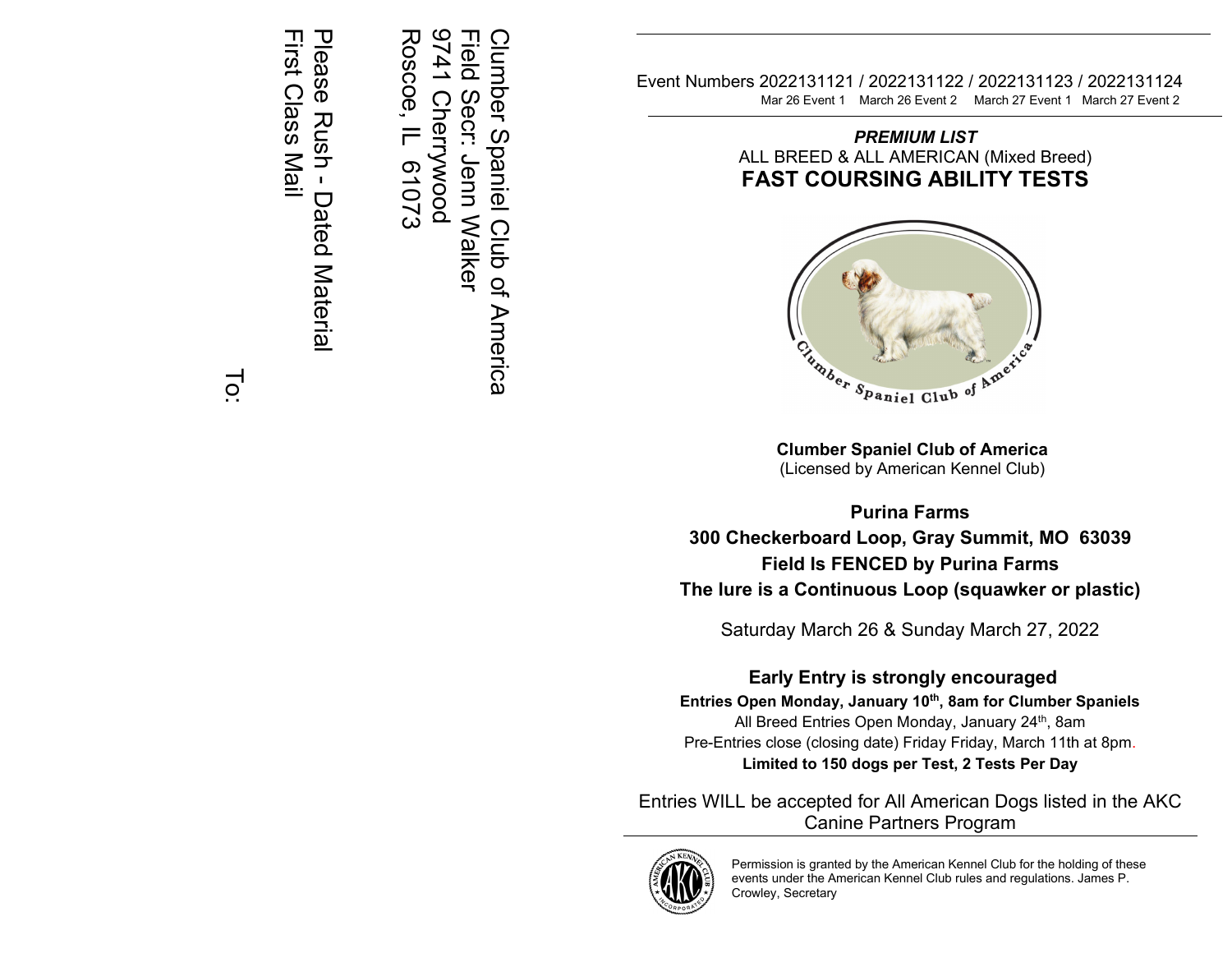#### **Entry Fees**

#### **Entry fees \$25.00 per dog per test**.

Open to all dogs at least 1 year of age by the day of the test that are individually registered with the American Kennel Club, recorded in the FSS program, dogs with PAL numbers, and dogs enrolled in the AKC Canine Partners program. **A dog may enter only once per event. Each event has an individual event number**.

#### **Phone, fax, and email entries will NOT be accepted.**

Entries close at the trial Secretary's address **Friday, 8:00 pm, March 11th, 8pm Central Time**, unless the numerical limit is reached prior to the date after which time entries will not be accepted, canceled, altered or substituted.

## **MAKE ALL CHECKS/MONEY ORDERS PAYABLE TO**: Clumber Spaniel Club of America

Canadian exhibitors must make fees payable in U.S. funds. Exhibitors whose checks are returned for NSF will be assessed a \$20.00 service fee. Entries will not be accepted if received without a signature, fees or back of entry form with signed agreement. An official American Kennel Club Entry Form must be used. Telephone and telegraph entries cannot be accepted. No entry will be accepted which is made subject to conditions.

#### **Field Secretary Jenn Walker 9741 Cherrywood Roscoe, IL 61073 (815) 979-2157 MidwestFastcatTrialSecretary@gmail.com**

If, because of riots, civil disturbance or other acts beyond the control of the test-giving Club, it is impossible to open or complete the Test, no refund of entry fees will be made. In the opinion of the inspection committee, any entry found to be lame, unfit to compete or a female in season shall not be allowed to test and applicable entry fees shall be refunded

**PLEASE NOTE**: IF ENTRY IS SENT VIA NEXT DAY AIR SERVICE (UPS), AIRBORNE EXPRESS, FEDERAL EXPRESS, EXPRESS MAIL, ETC. PLEASE INDICATE THAT NO SIGNATURE IS NECESSARY UPON ARRIVAL OR ENTRY MAY NOT BE ACCEPTED.

- A Light Blue Ribbon will be awarded to each dog receiving a qualifying score.
- Special Ribbon for dogs completing titles.

## **ROUTES TO SHOW**

**From East/South:** Take 1-44 to Gray Summit/Hwy 100, Exit 253. Turn east on Hwy 100. After approximately 1/2 mile, turn left on Hwy MM. Entrance to Purina Farms is approximately ½ mile on the left, just past the herding fields.

**From West:** Take I-70 to Hwy 47, exit 193. Take Hwy 47 south to Hwy 100. Continue on 100 to 1-44 east. Take I-44 east one exit, then exit at Gray Summit. Follow directions as above.

## **ACCOMODATIONS (Call to confirm acceptance of animals**)

The following area hotels accept well-behaved people and their pets. Exhibitors must contact hotels directly and identify themselves as having dogs. Some of these hotels do charge an extra fee for dogs. Be sure to verify the dog policy with the hotel of your choice when you make your reservation. Please be a responsible owner and a considerate hotel guest by maintaining a restful atmosphere and cleaning up after your dog.

## **STCA National Host Hotel: Holiday Inn, 4901 Six Flags Road, PO Box 999 Eureka MO 63025, PH: (636) 938-6661**

Comfort Inn, 1320 Thornton St., Pacific MO 63025 636-257-4600

Super 8 Eureka, 1733 West Fifth St., Eureka, MO 63025 636-9384368

Super 8 Washington, 2081 Eckelkamp Ct., Washington, MO 63090 636-390-0088

Drury Inn, 1-44 and Hwy 141, Valley Park, MO 63088636-861-8300

## PLEASE KEEP THESE HOTELS & MOTELS IN GOOD CONDITION SO THAT WE MAY USE THEM NEXT YEAR.

**VENUE INFORMATION:** There is limited parking near the course. If that is full, you must park in the overflow lot just above the course area. There is absolutely to parking allowed on the grassy areas.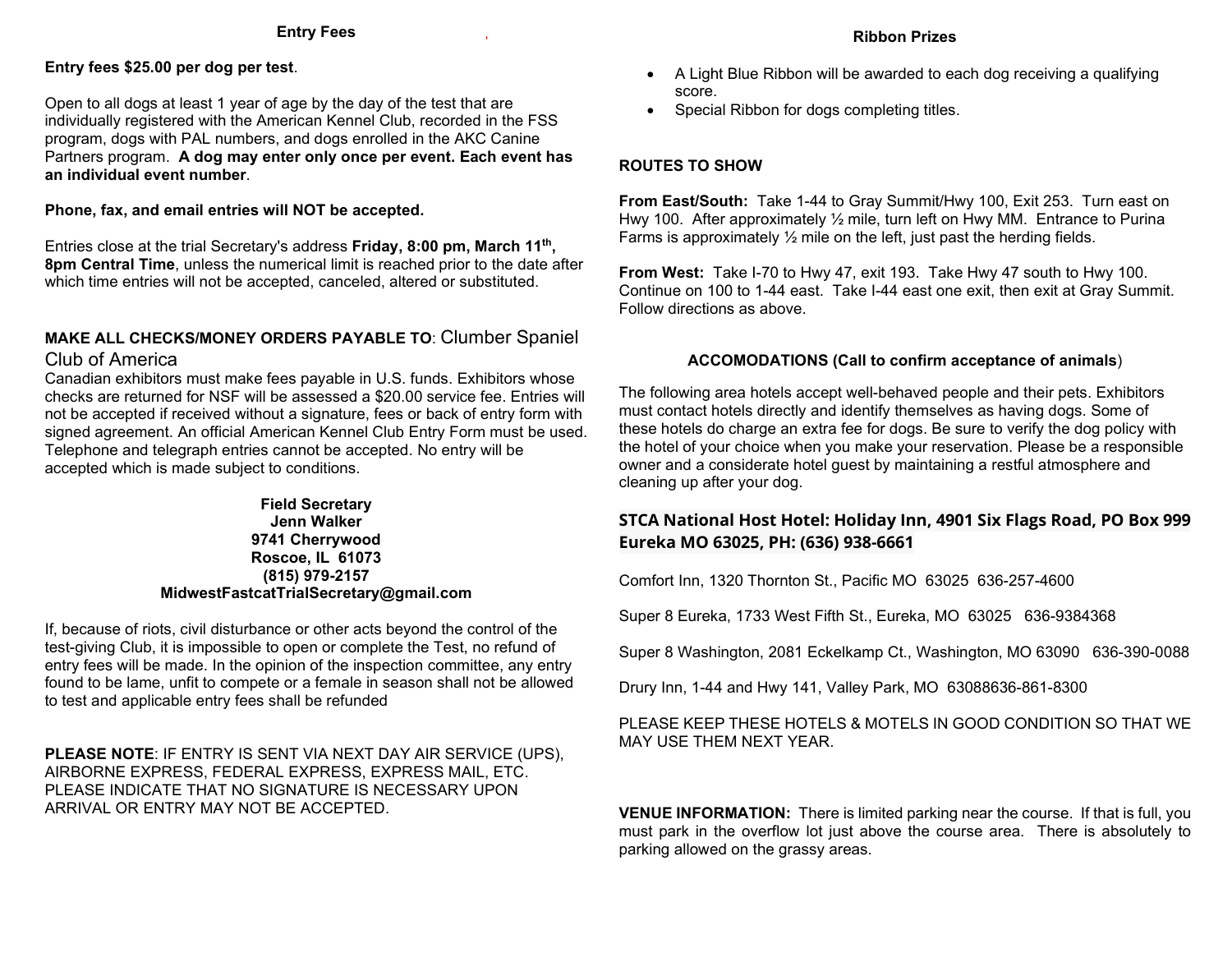## **SCHEDULE (Quick Check)**

1. A brief handlers' meeting will be held prior to the start of each run block. 2. All dogs will be inspected beginning at 7:30am for AM runs (12:30pm for PM runs) for soundness prior to running on that event date. 3. AM and PM run start times are 8:00am and 1:00 pm.

**Field Hours:** 7:30 am to the conclusion of both events scheduled for the day of the tests.

**Handlers Meeting:** will be held before each schedule run block (8am, 10am, 1pm).

**Lunch:** A 60-minute lunch break will be scheduled at the discretion of the Event Committee.

# **IMPORTANT – PLEASE READ!**

## **Scheduling of Runs / New Concurrent Procedures / Note to Handlers:**

AKC is strongly recommending that all FastCAT events be scheduled to avoid crowds at the event site because of the Covid-19 virus. In response to that recommendation, we are going to schedule dogs to run both runs for each day either in the AM or PM. In this scenario, if you have one dog entered and you are scheduled in the AM to do both runs, your two runs will be scheduled approximately 30 dogs apart, giving your dog about an hour to rest. If you have entered two dogs (with volunteer dogs running early), we should have enough AM spots to run an entrant's second dog. Entrants that have completed their two runs on their one or two dog entry should have no reason to remain at the event site. If you choose to do so, the rules for "social distancing" will apply in the fenced-in run area and the parking lot. The PM portion will be run the same way as the AM. AM entrants running a third and fourth dog will run along with PM entrant dogs. **NOTE: Runs will be scheduled through Sign-Up Genius – you will receive a confirmation e-mail with this link to choose your time block. These e-mails will be sent out in order of receipt of entries. You will sign up for one run block per dog, this will cover both of your runs for that day. Any dog not signed up for a run block after the closing date will be randomly assigned into any open spots. If you are a part of a group that will be running, please coordinate with each other. Once a time block is full, runs cannot be added.**

Any dog not present by the time the test ends will be considered absent.

**Note**: The speed of the Top 20 fastest dogs of each breed will be posted on the AKC website. Please check the AKC website to see how your dog compares with other dogs in your breed.

## **Officers of Clumber Spaniel Club of America**

President **Ron** Porras

Vice-President Collette Jaynes Secretary **Trish Gregory** Treasurer **Bambi Hankel** 

## **Board of Directors**

Kathy Marshbun, Julie Wickwire, Cherilyn Hoerman, Colleen Kimble

Hayley Tamburello **Hayley** Jenn Walker 100 Church Lane 9741 Cherrywood Pikesville, MD 21208 Roscoe, IL 61073 (973)970-8111 (815) 979-2157

## **FIELD CHAIRMAN FIELD SECRETARY**

MidwestFastcatTrialSecretary@gmail.com

**Lure Operators:** Bill Walker (aka "Lure Dude")

## **Event Committee Members:**

Betsy Harringer, Susan Field, Kelly Lease, Christine Saint, John Simpson, Norma Simpson

## **Veterinarians On Call**

 $8$  am  $-$  8 pm Fox Creek Animal Hospital 18962 Highway 100, Wildwood, MO 63069 636-242-8331 Directions: Turn right onto MM. Turn left onto Hwy 100 east for 7 mi. Turn right on Fox Creek Rd. Hospital is immediately on left.

After Hours

VSS Emergency Center 1021 Howard George Dr., Manchester MO 63021 636-227-6100 Directions: Turn right on MM. Turn right onto Hwy 100 to 1-44. Take I-44 east to Hwy 141. North on Hwy 141 to Howard George/S Outer Rd. VSS is on left.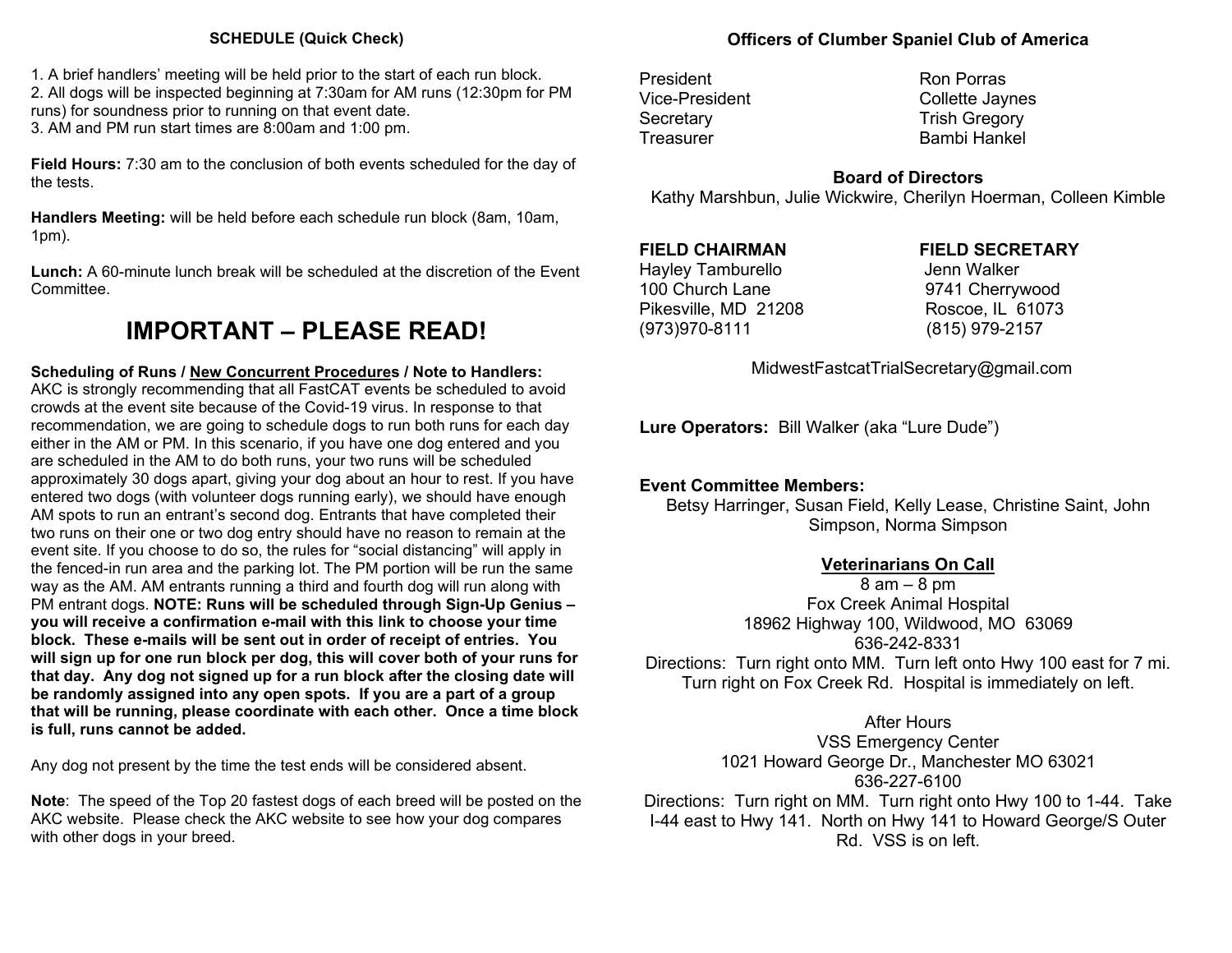## **Attention Exhibitors**

These trials may be canceled in the event of extreme weather conditions. No refunds will be given if the trial cannot be held or completed due to riots, civil disturbances, an act of God, extreme or dangerous weather conditions, public emergency, or any other reason beyond the control of CSCA.

Acknowledgment of entries will be made as soon as practical after the closing date with the Judging Program and directions to the trial site. Should such acknowledgment not be received by the exhibitor within a reasonable time, please contact the Field Secretary.

## **REFUNDS AND FEES: Entry fees shall not be refunded** in the event that a

dog is absent, disqualified, excused by a Veterinarian or Judge, or barred from competition by action of the Test Committee. If because of riots, civil disturbances or other acts beyond the control of the test-giving club it is impossible to open or to complete the trial, no refund of entry fees will be made. Post dated and returned checks do not constitute a valid entry fee. The test-giving Club will add a collection fee to the amount of each returned check (\$20). Subsequent returned checks from the same exhibitor may result in their being put on a cash only basis.

Refunds for bitches in season (and lame or unfit dogs) will be refunded less \$3.50 per run, if requests are submitted to the Field Secretary at least 30 minutes prior to the start of judging for the day and are accompanied by a veterinarian certification.

**CSCA CLUB RULES:** All dogs MUST be on a short leash and under control while on the test grounds except during their runs. Exercise your dogs only in posted areas and clean up after them! Exhibitors must exercise control over their children at all times while on the trial grounds. No gasoline or diesel generators are permitted inside of any building or within 100 feet of any tent or the test run.

**CSCA** assumes no responsibility for any loss, damage or injury sustained by exhibitors, their dogs or property, children or guests.

Neither the test committees nor the test-giving club will be responsible for the loss or damage to any dog on the trial grounds, whether as a result of an accident or any other cause. It is clearly understood that every dog entered in the trial is in the care, custody and control of its owner or handler during the entire time the dog is on the test premises.

Exhibitors, Owners & Agents assume all responsibility for dogs & equipment on the show site.

**Mixed breed dogs** that have been listed with AKC Canine Partners may participate provided their listing number has been recorded on the entry form. Breed should be marked as "All American Dog."

**ERRORS ON ENTRIES:** Owners are responsible for the accuracy of the information required on the entry form. **Changes, additions, or corrections to an entry, entry substitutions, or cancellations by the owner must be received in writing (email accepted) by the Field Secretary prior to the closing date of the trial.** Other means of notification will not be accepted.

**CONDUCT:** It is expressly understood that all owners/agents/exhibitors are solely responsible for the behavior of their dogs and/or children. Any person(s) whose dog and/or children create unnecessary disturbances or repeatedly engage in unsafe or disruptive behavior may, at the discretion of the Trial Committee, be asked to leave the trial site. In such cases no refund of any fees/monies paid will be made.

All owners/agents/exhibitors and other persons attending these trials hereby waive any claim against the club or its agents, for any losses, damages, or injuries affecting self, dogs, children, or personal property.

**TEST SITE:** All dogs must be held on a leash or confined to a crate except when on the course for running. Dogs must be on a leash when being exercised, trained or when warming up. Dogs must be removed from the test grounds immediately following the end of the Test.

#### **CSCA reserves the right to remove any dog in distress in a parked vehicle or crate.**

Please keep the grounds clean by picking up after yourself and your dog. Dispose of 'poop' bags in the trash containers provided there. Please keep your crating area, the test site, grounds, and motel rooms and grounds clean so we may continue to be welcomed at these facilities.

**WARM-UPS** and training should be conducted in a sportsman-like manner to your dog, other dogs and competitors.

**VACCINATIONS:** Exhibitors should follow their veterinarians' recommendation to assure their dogs are free of internal and external parasites, any communicable diseases, and have appropriate vaccinations.

**CRATING:** Crating will be in your car

**PHOTOGRAPHER:** Heather Michelle Photography is the event photographer, email [info@heathermichellephotography.com.](mailto:info@heathermichellephotography.com) No other photographers may shoot this event without the approval of CSCA and Heather Michelle Photography.

**Facebook Group:** A dedicated Facebook group has been set-up for this event. This will be where you can find all the up to date information for this event as well as ask any questions. It can be found at [https://www.facebook.com/groups/640538110416313.](https://www.facebook.com/groups/640538110416313)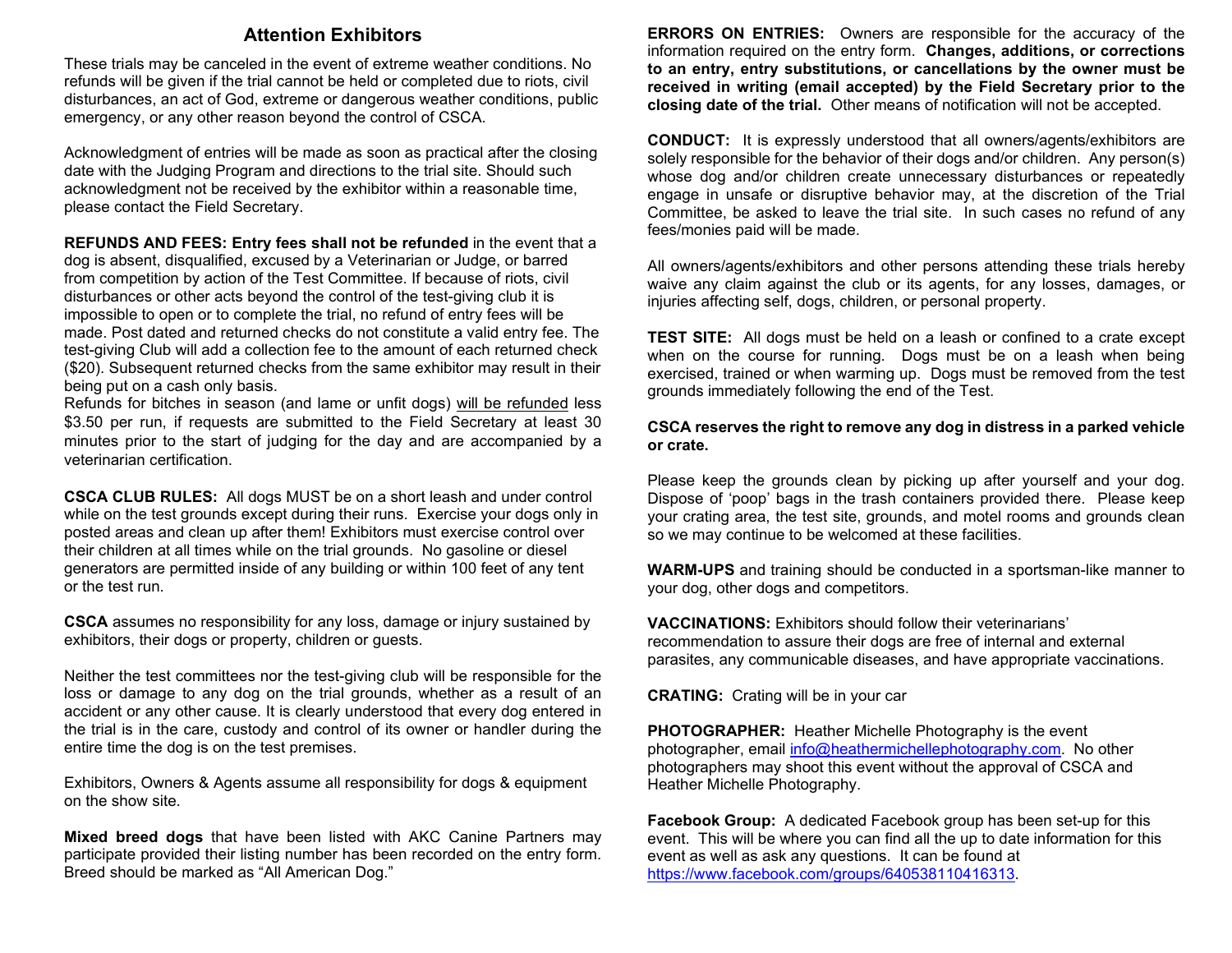#### **Basic Information about AKC Fast Cat**

- 1) Fast CAT Test is a timed straight 100 yard dash for dogs. It is meant to be a fun and healthy activity of interest to any dog owner.
- 2) Dogs run singularly.

## **How are Fast CAT Points and Titles Awarded?**

- 1) The dog's time to complete the 100 yard dash is converted into MPS.
- 2) A handicap system is applied to a dog's MPS to determine the number of points earned. The handicap system is based on the height of the dog at its withers.
	- a) 18 inches or greater = handicap of 1.0
	- b) 12 inches to less than 18 inches = handicap of 1.5
	- c) Below 12 inches = handicap of  $2.0$
- 3) Points = MPS multiplied by the dog's handicap
- 4) Fast CAT titles are suffix titles earned at designated milestones.
	- BCAT = 150 points
	- DCAT = 500 points
	- $FCAT = 1,000$  points
	- FCAT = every additional 500 points
- 5) The top 20 fastest dogs by breeds are published on the AKC website.

## **Course and Equipment**

- 1) **Safety**: Safety is of utmost importance. It is the responsibility of the event committee to ensure the safety of the course, equipment and conduct of those involved with the event. It is recommended that the event committee run a test dog prior to the start of the event to ensure that the equipment functions properly and all personnel understand their jobs. Prior to moving the lure to position it for the start, the lure operator shall announce "hold your dogs" in order to caution owners.
- 2) **The Finish**: The club must provide enough room for a safe run-out area. CSCA will attempt to use a minimum of 50 yards. It is recommended an owner or someone familiar with the dog be at the finish in order to catch the dog once the course is completed. CSCA will attempt to provide assistance at the end of the course to collect the dogs if the owner requests it.
- 3) **Timing Devices**: CSCA will use electronic timers. The time to complete the 100 yard dash is recorded to the nearest  $1/100<sup>th</sup>$  of a second. The time starts when any part of the dog breaks the electronic beam at the start line. The time stops when any part of the dog crosses the finish line. Stop watches will be used as a backup if the electronic timers don't function. In the event of manual timing, a starter's flag will signal the start when the dog's nose crosses the starting line and the time will be recorded by two timekeepers, each operating individually, at the finish line. The time will be the mathematical average of the two manually recorded times.
- 4) **Lure Equipment:** CSCA uses a continuous loop system. The lure will consist of white plastic bags or squawker. The lure will be propelled by an electric motor attached to a continuous loop setup. Safety is the number one consideration in running this event.
- 5) **Field Conditions.** The field is reasonably flat, level and mowed. The actual running area is approximately 150 yards long x 6 yards wide, with a cloth/plastic type barrier. The release line is ten feet behind the starting line. The course is 100 yards long with finish line timers (electronic or manual)

and a 50-yard run-out area. Handlers may not walk the course with their dogs during the actual test, but they may walk the course to the catch area **BEFORE** their dog is released.

- 6) The **huntmaster** has control of the course. The huntmaster is in charge of all dogs and handlers on the field, shall ensure handlers understand safe release and retrieval procedures, shall ensure the lure is properly positioned, shall ensure the lure operator, timers and starting line signal person are ready, shall signal the lure operator to start the lure and shall give the verbal signal "tallyho" to release the dog.
- 7) **For handlers with multiple entrants:** Please indicate that your dogs should be separated in the running order.
- 8) **Check in and Inspection:** Dogs must be checked in and inspected prior to each run. Inspection will check for general fitness and for females in season, which are not permitted to run. In addition, the dog's handicap must be verified at the time of inspection. You will receive a card at inspection that will be turned in to the Paddock Master.
- 9) **At the line**: The Paddock Master will coordinate the running of the dogs according to his/her best discretion. Each exhibitor will receive a running order via e-mail prior to the event. The schedule will also be posted in the inspection/paddock area. Dogs will be called "to the line" and "in the hole" positions. Dogs that are not present "in the hole" will be moved down and the next available dog will be inserted into the running order to keep things moving. The missing dog will be inserted into the running order as convenient when they arrive. So, if you miss your run time, you will not be required to wait until all the dogs have run. You can run, within reason, when you arrive.
- 10) **Operation of the Lure:** The Lure Operator's job is to 1) ensure a safe run by operating the lure correctly, and 2) to get the best score for your dog. If your dog is new to the sport, tell the Huntmaster! That may mean operating the lure differently, to get his/her attention, as opposed to an experienced dog that needs little to no encouragement. If your dog is particularly fast for it's breed, simply advise the Huntmaster about your "Fast Dog." They will tell the lure operator, who will adjust the running of the lure to accommodate this. The lure operator has experience and knowledge related to running various breeds, but every dog is different. We want you to have a good run.
- 11) **Schedule and Trial Hours:** 8am until all runs are completed or 3pm, whichever comes last. Note in the event of inclement or other conditions or to assist with timely completion of the trial, Trial Committee may elect to start the events earlier than posted. In any event, all entrants present during the posted times will be allowed to run, if conditions are safe.